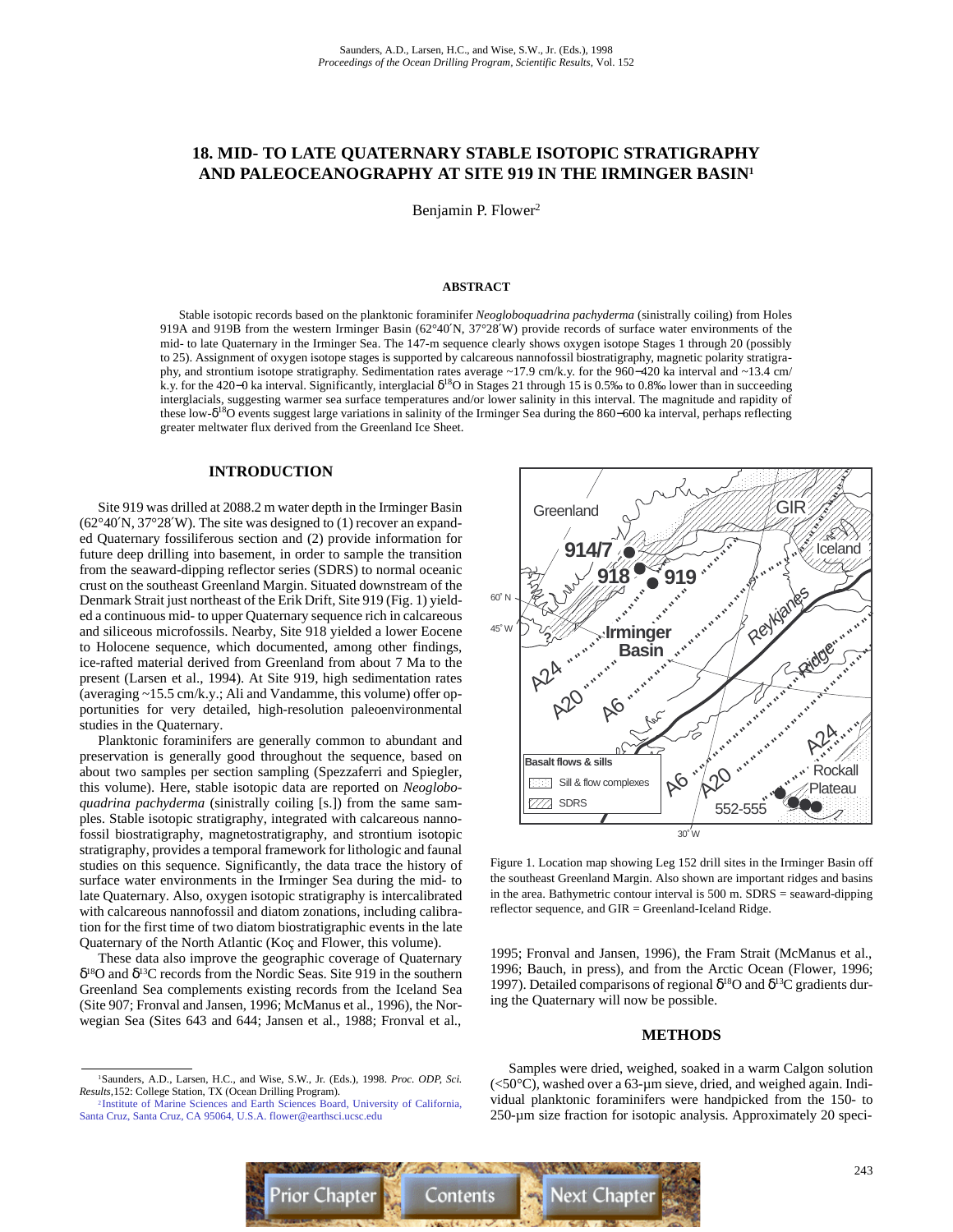mens of the planktonic foraminifer *Neogloboquadrina pachyderma* (s.) were used for each analysis.

Specimens for isotopic analysis were sonicated in methanol to remove adhering particles, roasted under vacuum at 375°C, and reacted in 100% orthophosphoric acid at 90 $^{\circ}$ C. The evolved CO<sub>2</sub> gas was analyzed on-line by a Fisons Prism isotope ratio mass spectrometer equipped with an automated preparation device in the laboratory of Christina Ravelo and James Zachos at the University of California, Santa Cruz. Instrumental precision based on NBS-19 and Carrera Marble carbonate standards run daily was better than 0.1‰ for both  $\delta^{18}$ O and  $\delta^{13}$ C. Sample precision based on replicate analyses of approximately 15% of the samples was 0.1‰ (mean standard deviation) for both  $\delta^{18}O$  and  $\delta^{13}C$ . All isotopic data are expressed using standard δ notation in per mil relative to the Peedee belemnite (PDB) carbonate standard (Table 1).

# **RESULTS**

Oxygen isotopic data based on *Neogloboquadrina pachyderma* (s.) exhibit a series of 1.3‰ variations from 0 to 90 meters below seafloor (mbsf), with values ranging from 2.7‰ to 4.5‰. Amplitudes below 90 mbsf reach 1.8‰ and values range from 2.0‰ to 4.2‰ (Fig. 2). In addition, there are several sharp decreases in  $\delta^{18}O$ throughout the sequence, including excursions of 0.5‰–2.0‰ marked by one or two data points at 21.46, 48.51, 50.98, 61.98, 91.03, and 120.94 mbsf and three such excursions in the 127−133 mbsf interval.

Carbon isotopic values exhibit a series of 0.5‰–1.0‰ variations from 0 to 90 mbsf, and range from  $-0.7\%$  to  $+0.5\%$ . Mean  $\delta^{13}C$  values are 0.5‰ lower below about 90 mbsf and exhibit a similar amplitude of 0.5‰–1.0‰. In addition, three distinct  $\delta^{13}C$  minima reaching −1.6‰ to −2.0‰ coincide with  $\delta^{18}$ O minima at 120.94, 128.51, and 132.12 mbsf (Fig. 2).

# **DISCUSSION**

Oxygen and carbon isotopic data based on *Neogloboquadrina pachyderma* (s.) from Site 919 provide an isotopic stratigraphy and paleoenvironmental records of mid- to late Quaternary surface waters in the western Irminger Basin, East Greenland Margin. Almost 100% core recovery allows generation of nearly continuous isotopic records from Holes 919A and 919B. Core 152-919B-3H was drilled starting at 90 mbsf to overlap the lower part of Core 152-919A-10H by 3.5 m. Numerous very distal turbidites are observed in Cores 152- 919A-1H through 3H and in 9H and 10H; no turbidites were recorded in Hole 919B (Shipboard Scientific Party, 1994). The oxygen isotopic data largely reflect the well-known variations in global ice volume during Quaternary glacial-interglacial cycles (Shackleton and Opdyke, 1973; Imbrie et al., 1984).

# **Age Control**

The  $\delta^{18}$ O data clearly show oxygen isotope Stages 1 through 20 (at ~123 mbsf and possibly to Stage 25 at 145 mbsf). Many of the oxygen isotope stages are easily distinguished and readily assigned, especially Stages 1−15. For example, Stage 5 features a minimum at 18.45 mbsf inferred to correspond to Stage 5e. Interpretation of the isotope stratigraphy is aided by the last occurrence (LO) of *Pseudoemiliania lacunosa* at  $60 \pm 0.75$  mbsf (Wei, this volume), which is independently dated at 458 ka in Stage 12 (Thierstein et al., 1977).

In addition, recognition of the Brunhes/Matuyama boundary at approximately 120.5 mbsf (Ali and Vandamme, this volume) provides an important age constraint and confirms that the  $\delta^{18}O$  minimum at 120.94 mbsf represents Stage 19. Further, strontium isotopic

| Core, section,<br>interval (cm) | Depth<br>(mbsf) | Age<br>(ka)      | $\delta^{13}\mathrm{C}$<br>(‰ PDB) | $\delta^{18}O$<br>$(% \mathbf{A})$ (‰ PDB) |
|---------------------------------|-----------------|------------------|------------------------------------|--------------------------------------------|
| 152-919A-                       |                 |                  |                                    |                                            |
| 1H-1, 9-11                      | 0.09            | 0.72             | $-0.01$                            | 2.63                                       |
| 1H-1, 69–71                     | 0.69<br>1.30    | 5.52<br>10.40    | 0.08<br>$-0.30$                    | 3.27<br>2.70                               |
| 1H-1, 130-132<br>1H-2, 20-22    | 1.70            | 13.38            | $-0.13$                            | 4.49                                       |
| 1H-2, 96–98                     | 2.46            | 18.62            | $-0.21$                            | 3.45                                       |
| 1H-2, 130-132<br>$1H-3$ , 20-22 | 2.80<br>3.20    | 20.97<br>23.73   | $-0.20$<br>0.03                    | 3.69<br>4.20                               |
| 1H-3, 74–78                     | 3.76            | 27.60            | 0.02                               | 4.25                                       |
| 1H-3, 96-98<br>1H-3, 130–132    | 3.96<br>4.30    | 28.98<br>31.32   | 0.00<br>0.20                       | 3.84<br>4.03                               |
| 1H-4, 20–22                     | 4.70            | 34.08            | 0.27                               | 3.65                                       |
| 1H-4, 130-132                   | 5.80            | 41.67            | 0.20                               | 3.94                                       |
| $1H-5$ , $10-14$<br>1H-5, 10–14 | 6.10<br>6.10    | 43.74<br>43.74   | 0.19<br>$-0.49$                    | 3.65<br>2.78                               |
| 1H-5, 20-22                     | 6.20            | 44.43            | 0.15                               | 3.96                                       |
| 1H-5, 97-99                     | 6.97            | 49.75            | 0.26                               | 3.84                                       |
| 1H-5, 130–132<br>2H-2, 14-16    | 7.30<br>9.64    | 52.02<br>68.17   | 0.33<br>0.00                       | 3.61<br>3.96                               |
| 2H-2, 95-97                     | 10.45           | 73.58            | $-0.02$                            | 3.30                                       |
| $2H-3$ , $13-15$<br>2H-3, 95–97 | 11.13<br>11.95  | 77.96<br>83.24   | $-0.06$<br>$-0.20$                 | 3.28<br>3.24                               |
| 2H-4, 14–16                     | 12.64           | 87.68            | $-0.40$                            | 3.17                                       |
| 2H-4, 78–92                     | 13.34           | 92.19            | $-0.08$                            | 3.83                                       |
| 2H-4, 101-103<br>2H-5, 13–15    | 13.51<br>14.13  | 93.28<br>97.28   | $-0.15$<br>0.34                    | 3.59<br>3.42                               |
| 2H-5, 94–96                     | 14.94           | 102.49           | 0.62                               | 3.63                                       |
| 2H-5, 120–122                   | 15.20           | 104.17           | 0.47                               | 3.26                                       |
| 2H-6, 13–15<br>$3H-1, 8-10$     | 15.63<br>17.58  | 106.94<br>119.50 | 0.38<br>0.08                       | 3.17<br>2.96                               |
| 3H-1, 95–97                     | 18.45           | 125.10           | 0.06                               | 2.92                                       |
| 3H-1, 119–123                   | 18.69<br>19.08  | 126.65           | $-0.09$                            | 3.08                                       |
| 3H-2, 8–10<br>3H-2, 30–32       | 19.30           | 129.38<br>131.06 | $-0.16$<br>$-0.34$                 | 4.11<br>4.02                               |
| 3H-2, 95-97                     | 19.95           | 136.03           | $-0.42$                            | 4.09                                       |
| $3H-3, 8-10$<br>3H-3, 30–32     | 20.58<br>20.80  | 140.84<br>142.53 | $-0.26$<br>$-0.40$                 | 4.28<br>4.11                               |
| 3H-3, 96-98                     | 21.46           | 147.57           | $-0.60$                            | 3.31                                       |
| 3H-4, 8–10                      | 22.08           | 152.31           | $-0.39$                            | 3.92                                       |
| 3H-4, 96–98<br>$3H-5, 8-10$     | 22.96<br>23.58  | 159.04<br>163.78 | $-0.34$<br>$-0.41$                 | 3.94<br>4.17                               |
| 3H-5, 43–47                     | 23.95           | 166.61           | $-0.43$                            | 4.26                                       |
| 3H-5, 97–99<br>$3H-6, 7-9$      | 24.47           | 170.58           | $-0.57$                            | 3.46                                       |
| 3H-6, 95-97                     | 25.07<br>25.95  | 175.17<br>181.90 | $-0.36$<br>$-0.36$                 | 3.54<br>3.52                               |
| 3H-6, 120–124                   | 26.22           | 183.96           | $-0.30$                            | 3.44                                       |
| $3H-7, 8-10$<br>4H-1, 47–49     | 26.58<br>27.47  | 186.71<br>193.52 | $-0.16$<br>$-0.06$                 | 3.39<br>3.35                               |
| 4H-1, 87-89                     | 27.87           | 196.58           | $-0.20$                            | 4.03                                       |
| 4H-1, 130–132                   | 28.30           | 199.86           | $-0.29$                            | 3.10                                       |
| 4H-2, 95–97<br>4H-3, 23-27      | 29.45<br>30.25  | 208.65<br>214.77 | $-0.03$<br>$-0.05$                 | 3.48<br>3.74                               |
| 4H-3, 68-70                     | 30.68           | 218.06           | 0.08                               | 3.28                                       |
| 4H-5, 95–97<br>4H-6, 24-28      | 33.95<br>34.76  | 243.06<br>249.25 | $-0.62$<br>$-0.22$                 | 3.45<br>3.52                               |
| 4H-6, 95-97                     | 35.45           | 254.52           | $-0.48$                            | 3.76                                       |
| 5H-1, 95-97                     | 37.45           | 269.81           | $-0.49$                            | 3.70                                       |
| 5H-2, 95-97<br>5H-3, 73-77      | 38.95<br>40.25  | 281.28<br>291.22 | $-0.69$<br>$-0.57$                 | 3.76<br>3.94                               |
| 5H-3, 93-95                     | 40.43           | 292.60           | $-0.26$                            | 3.78                                       |
| 5H-4, 97–99                     | 41.97           | 304.37           | $-0.25$                            | 3.17                                       |
| 5H-6, 95-97<br>5H-7, 45–47      | 44.95<br>45.95  | 327.15<br>334.80 | $-0.14$<br>0.19                    | 3.09<br>2.94                               |
| $6H-1, 48-50$                   | 46.48           | 338.85           | $-0.79$                            | 4.14                                       |
| 6H-1, 97-99<br>6H-1, 148–150    | 46.97<br>47.48  | 342.95<br>347.23 | $-0.52$<br>$-0.41$                 | 3.84<br>3.98                               |
| 6H-2, 48-50                     | 47.98           | 351.43           | $-0.37$                            | 3.59                                       |
| 6H-2, 93-95                     | 48.43           | 355.21           | $-0.44$                            | 3.25                                       |
| 6H-2, 97–99<br>$6H-3, 48-50$    | 48.47<br>49.48  | 355.55<br>364.03 | $-0.43$<br>$-0.02$                 | 3.24<br>3.72                               |
| 6H-3, 97-99                     | 49.97           | 368.15           | 0.10                               | 3.63                                       |
| 6H-4, 48-50                     | 50.98           | 376.63           | $-0.14$                            | 3.16                                       |
| 6H-4, 128-130<br>$6H-5, 48-50$  | 51.78<br>52.48  | 383.35<br>389.23 | 0.39<br>0.39                       | 4.11<br>3.82                               |
| 6H-5, 97–99                     | 52.97           | 393.35           | $-0.23$                            | 2.83                                       |
| 6H-5, 99-103                    | 53.01           | 393.68           | $-0.46$                            | 2.99<br>3.22                               |
| 6H-5, 148–150<br>6H-6, 28–30    | 53.48<br>53.78  | 397.63<br>400.15 | 0.13<br>0.30                       | 3.11                                       |
| 6H-6, 78-80                     | 54.28           | 404.35           | 0.29                               | 3.04                                       |
| 6H-7, 48-50<br>7H-1, 48–50      | 55.98<br>55.98  | 418.63<br>418.63 | $-0.14$<br>$-0.06$                 | 3.84<br>4.39                               |
| 7H-1, 95-99                     | 56.47           | 422.75           | $-0.60$                            | 3.41                                       |
| 7H-1, 148-150                   | 56.98           | 425.31           | $-0.17$                            | 4.60                                       |
| 7H-2, 48-50<br>7H-2, 95-97      | 57.48<br>57.95  | 427.71<br>429.97 | $-0.30$<br>$-0.44$                 | 3.90<br>3.75                               |
| 7H-2, 148–150                   | 58.48           | 432.52           | $-0.44$                            | 4.05                                       |
| 7H-3, 28–30                     | 58.78           | 433.97           | $-0.34$                            | 4.05                                       |
| 7H-3, 48–50<br>7H-3.88–90       | 58.98<br>59.38  | 434.93<br>436.85 | $-0.37$<br>0.03                    | 3.49<br>4.11                               |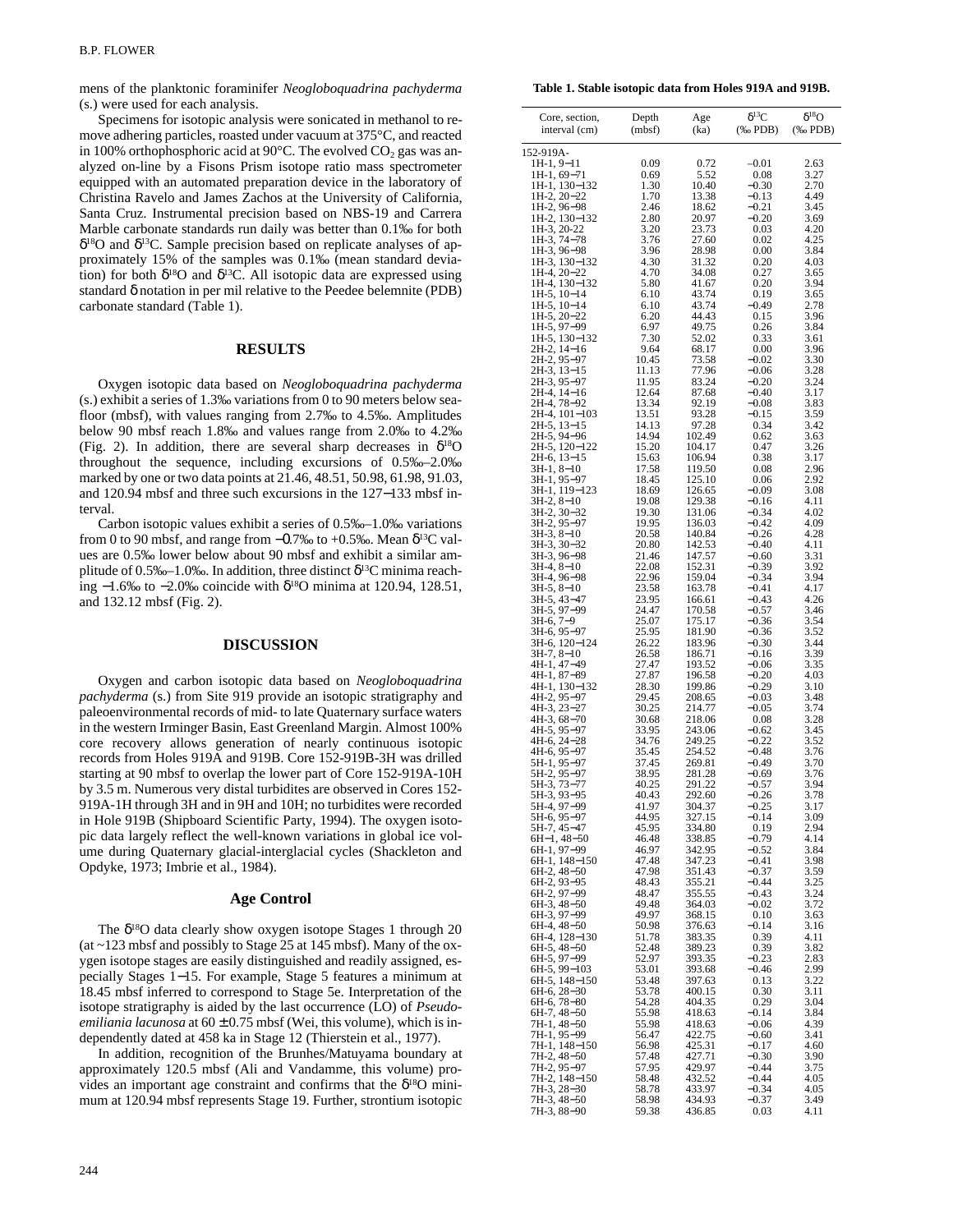STABLE ISOTOPE STRATIGRAPHY AND PALEOCEANOGRAPHY

Table 1 (continued).

| Core, section,                   | Depth            | Age              | $\delta^{13}\rm C$       | $\delta^{18}O$           |
|----------------------------------|------------------|------------------|--------------------------|--------------------------|
| interval (cm)                    | (mbf)            | (ka)             | $(% \mathbf{A})$ (% PDB) | $(% \mathbf{A})$ (% PDB) |
|                                  |                  |                  |                          |                          |
| 7H-3, 128-130                    | 59.78            | 438.78           | $-0.03$                  | 3.88                     |
| 7H-4, 48–50<br>7H-4, 97-99       | 60.48<br>60.97   | 442.14<br>444.50 | $-0.56$<br>$-0.38$       | 4.04<br>3.31             |
| 7H-4, 148-150                    | 61.48            | 446.95           | $-0.32$                  | 4.28                     |
| 7H-5, 44–52                      | 61.98            | 449.36           | 0.08                     | 2.65                     |
| 7H-5, 95-97                      | 62.45            | 451.62           | $-0.39$                  | 3.30                     |
| 7H-5, 148–150                    | 63.98<br>63.94   | 458.98<br>458.78 | 0.28<br>0.18             | 3.81<br>3.10             |
| 7H-6, 94–96<br>8H-1, 79–81       | 65.79            | 467.68           | 0.10                     | 2.92                     |
| 8H-2, 8–12                       | 66.60            | 471.58           | 0.09                     | 3.16                     |
| 8H-3, 96-98                      | 68.96            | 482.93           | 0.21                     | 2.94                     |
| 8H-4, 96-98<br>8H-5, 96–98       | 70.46<br>71.96   | 490.14<br>497.36 | 0.12<br>0.19             | 3.15<br>2.99             |
| 8H-6, 96–98                      | 73.46            | 504.57           | $-0.10$                  | 2.86                     |
| 8H-6, 138–142                    | 73.90            | 506.69           | $-0.25$                  | 2.73                     |
| 9H-1, 30-32                      | 74.80            | 511.01           | $-0.65$                  | 2.72                     |
| 9H-2, 29-31                      | 76.29            | 518.18           | $-0.20$                  | 3.12                     |
| 9H-2, 130-132<br>9H-3, 29-31     | 77.30<br>77.79   | 523.04<br>525.54 | $-0.34$<br>$-0.22$       | 3.18<br>3.27             |
| 9H-3, 45-49                      | 77.97            | 526.49           | $-0.40$                  | 3.76                     |
| 9H-3, 130-132                    | 78.80            | 530.90           | $-0.14$                  | 3.97                     |
| 9H-4, 29-31                      | 79.29            | 533.49           | $-0.25$                  | 4.07                     |
| 9H-4, 130-132<br>9H-5, 30-32     | 80.30<br>80.80   | 538.85<br>541.50 | $-0.57$<br>$-0.61$       | 3.67<br>3.62             |
| 9H-5, 129–131                    | 81.79            | 546.75           | $-0.59$                  | 3.69                     |
| 9H-6, 112-116                    | 83.14            | 553.91           | $-0.40$                  | 3.52                     |
| 9H-6, 129-131                    | 83.29            | 554.71           | $-0.72$                  | 3.59                     |
| 9H-7, 29–31<br>10H-1, 46-48      | 83.79<br>84.46   | 557.36<br>560.91 | $-0.51$<br>$-0.47$       | 4.05<br>3.78             |
| 10H-1, 118-120                   | 85.18            | 564.73           | $-0.33$                  | 4.05                     |
| 10H-2, 36-38                     | 85.86            | 568.34           | -0.46                    | 3.25                     |
| 10H-2, 88-90                     | 86.38            | 571.10           | $-0.45$                  | 2.94                     |
| 10H-3, 35-37<br>10H-3, 79–83     | 87.35<br>87.81   | 576.24<br>578.68 | $-0.37$<br>$-0.49$       | 3.10<br>2.96             |
| 10H-3, 141-143                   | 88.41            | 581.87           | $-0.40$                  | 3.49                     |
| 10H-4, 37-39                     | 88.87            | 584.30           | $-0.86$                  | 2.94                     |
| 10H-5, 70–72                     | 90.70            | 594.01           | $-0.42$                  | 2.58                     |
| 10H-5, 103-105<br>10H-5, 103-105 | 91.03<br>91.03   | 595.76<br>595.76 | $-0.52$<br>$-0.64$       | 2.09<br>1.96             |
| 10H-6, 41–43                     | 91.91            | 600.43           | $-0.65$                  | 3.90                     |
| 10H-6, 41-43                     | 91.91            | 600.43           | $-0.70$                  | 4.16                     |
| $10H-6, 46-60$                   | 92.03            | 601.07           | $-0.61$                  | 3.75                     |
| 152-919B-<br>3H-1, 94-96         | 90.94            | 595.28           | $-0.57$                  | 3.69                     |
| 3H-2, 100-102                    | 92.50            | 603.56           | $-0.14$                  | 3.11                     |
| 3H-2, 124–128                    | 92.76            | 604.94           | $-0.27$                  | 3.08                     |
| 3H-3, 95–97                      | 93.95            | 611.25           | $-0.83$                  | 2.06                     |
| 3H-4, 96-98<br>3H-4, 132–136     | 95.46<br>95.82   | 619.26<br>621.53 | $-0.92$<br>$-0.67$       | 2.50<br>4.17             |
| 3H-5, 95–97                      | 96.95            | 629.37           | $-1.02$                  | 3.80                     |
| 3H-6, 96-98                      | 98.46            | 639.85           | $-0.65$                  | 3.93                     |
| 3H-6, 120–124                    | 99.70            | 648.46           | $-1.30$                  | 2.63                     |
| 3H-CC, 8-9<br>4H-1, 91-95        | 99.68<br>100.41  | 648.32<br>653.38 | $-0.97$<br>$-1.12$       | 3.67<br>3.61             |
| 4H-1, 95–97                      | 100.45           | 653.66           | –1.19                    | 3.47                     |
| 4H-2, 95-97                      | 101.95           | 664.07           | $-1.00$                  | 3.86                     |
| 4H-3, 95-97                      | 103.45           | 674.48           | $-0.54$                  | 3.69                     |
| 4H-3, 134-135<br>4H-4, 28-30     | 103.84<br>104.28 | 677.19<br>680.24 | $-0.77$<br>$-0.45$       | 2.71<br>2.85             |
| 4H-4, 48-50                      | 104.48           | 681.63           | $-1.09$                  | 2.70                     |
| 4H-4, 88–92                      | 104.88           | 684.41           | $-0.70$                  | 2.29                     |
| 4H-4, 128-130                    | 105.28           | 687.18           | $-1.39$                  | 2.71                     |
| 4H-5, 95-97<br>4H-7, 21-25       | 106.45<br>108.71 | 695.30<br>710.99 | $-0.53$<br>$-0.74$       | 2.54<br>2.86             |
| 5H-1, 28–30                      | 109.28           | 714.63           | $-0.24$                  | 4.04                     |
| 5H-1, 95–97                      | 109.95           | 718.53           | $-0.29$                  | 3.87                     |
| 5H-2, 44–45                      | 110.94           | 724.30           | $-0.53$                  | 3.39                     |
| 5H-2, 81-85<br>5H-3, 95–97       | 111.31<br>112.95 | 726.46<br>736.01 | $-0.04$<br>$-0.51$       | 3.63<br>3.46             |
| 5H-4, 94–96                      | 114.44           | 744.69           | $-0.66$                  | 3.02                     |
| 5H-5, 77–81<br>5H-5, 97–99       | 115.77           | 752.44           | $-0.85$                  | 3.82                     |
| 5H-6, 97–99                      | 115.97           | 753.61           | $-0.91$<br>$-0.50$       | 3.20                     |
|                                  | 117.47<br>119.47 | 762.35<br>774.00 | $-0.78$                  | 3.66<br>2.66             |
| 6H-1, 97-99<br>6H-2, 78-82       | 120.78           | 781.90           | $-1.07$                  | 2.01                     |
| 6H-2, 94–96                      | 120.94           | 782.99           | -1.52                    | 2.00                     |
| 6H-3, 96-98<br>6H-4, 95-97       | 122.46<br>123.95 | 793.30<br>803.41 | $-0.67$<br>$-0.12$       | 4.00<br>3.83             |
| 6H-5, 124–128                    | 125.74           | 815.55           | $-0.84$                  | 2.89                     |
| 6H-5, 135-137                    | 125.85           | 816.30           | $-0.92$                  | 3.10                     |
| 6H-6, 58-60                      | 126.58           | 821.25           | $-1.29$                  | 2.73                     |
| 6H-6, 93–97<br>7H-1, 21-23       | 126.93<br>128.21 | 823.62<br>832.31 | -1.17<br>$-1.05$         | 2.96<br>2.94             |
| 7H-1, 51–55                      | 128.51           | 834.34           | –1.97                    | 2.03                     |
| 7H-1, 51–55                      | 128.51           | 834.34           | -1.79                    | 1.98                     |
| 7H-2, 35-37                      | 129.85           | 843.43           | $-1.02$                  | 3.73                     |
| 7H-2, 112–114<br>7H-2, 112–114   | 130.62<br>130.62 | 848.66<br>848.66 | $-1.68$<br>–1.39         | 2.08<br>2.49             |
| 7H-2, 129–131                    | 130.79           | 849.81           | $-1.38$                  | 2.71                     |

Table 1 (continued).

| 7H-3, 59-61<br>131.59<br>855.24<br>$-0.90$<br>2.96<br>$-1.43$<br>7H-3, 90-94<br>131.90<br>857.34<br>3.31<br>7H-3, 90-94<br>131.90<br>857.34<br>$-1.27$<br>3.08 | $\delta^{18}O$<br>$(\%$ PDB) |
|----------------------------------------------------------------------------------------------------------------------------------------------------------------|------------------------------|
|                                                                                                                                                                |                              |
|                                                                                                                                                                |                              |
|                                                                                                                                                                |                              |
| 7H-3, 112-116<br>132.12<br>858.83<br>$-2.05$<br>1.96                                                                                                           |                              |
| 7H-4, 30-32<br>132.80<br>863.45<br>$-0.87$<br>3.81                                                                                                             |                              |
| 7H-4, 125-127<br>133.75<br>869.89<br>$-0.42$<br>3.40                                                                                                           |                              |
| 7H-5, 125-127<br>135.25<br>880.07<br>$-0.38$<br>3.62                                                                                                           |                              |
| 7H-6, 19-21<br>3.24<br>135.69<br>$-0.22$<br>883.05                                                                                                             |                              |
| 7H-6, 143-145<br>136.93<br>891.47<br>$-0.56$<br>2.96                                                                                                           |                              |
| 7H-7, 45-49<br>137.47<br>$-0.35$<br>2.98<br>895.13                                                                                                             |                              |
| 138.06<br>$-0.59$<br>3.59<br>8H-1, 56-58<br>899.13                                                                                                             |                              |
| 8H-1, 120-122<br>138.70<br>903.47<br>$-0.51$<br>3.48                                                                                                           |                              |
| 8H-2, 29-31<br>907.48<br>$-0.78$<br>3.35<br>139.29                                                                                                             |                              |
| 8H-2, 65-69<br>139.65<br>909.92<br>$-0.70$<br>3.33                                                                                                             |                              |
| 8H-2, 138-140<br>140.38<br>914.87<br>$-0.92$<br>3.05                                                                                                           |                              |
| 8H-3, 67-69<br>920.23<br>$-1.07$<br>3.43<br>141.17                                                                                                             |                              |
| 142.09<br>926.47<br>$-0.75$<br>3.75<br>$8H-4, 9-11$                                                                                                            |                              |
| 8H-4, 71-72<br>142.71<br>930.68<br>2.88<br>$-0.65$                                                                                                             |                              |
| 8H-4, 128-130<br>143.28<br>934.55<br>$-1.05$<br>3.02                                                                                                           |                              |
| 8H-5, 12-14<br>143.62<br>936.85<br>$-0.42$<br>2.73                                                                                                             |                              |
| 8H-5, 108-110<br>144.58<br>943.37<br>$-0.26$<br>3.21                                                                                                           |                              |
| 8H-6, 12-14<br>145.12<br>947.03<br>$-0.73$<br>2.50                                                                                                             |                              |
| 8H-6, 109-111<br>146.09<br>$-0.81$<br>2.44<br>953.59                                                                                                           |                              |
| 8H-7, 50-54<br>147.00<br>959.53<br>$-1.90$<br>3.60                                                                                                             |                              |
| 8H-7, 50-54<br>$-1.24$<br>147.00<br>959.53<br>3.37                                                                                                             |                              |

data confirm a late Quaternary age of <1.0 Ma for the entire Site 919 sequence (Israelson and Spezzaferri, this volume).

The age of the section below about 123 mbsf is more difficult to assess using  $\delta^{18}O$  stratigraphy. However, strontium isotopic data (Israelson and Spezzaferri, this volume) and magnetic polarity data indicate an age of <1.0 Ma; the Jaramillo Chron is not reached (Ali and Vandamme, this volume). Accordingly, oxygen isotope Stages 21, 23, and 25 may be represented by low  $\delta^{18}$ O values from about 126 to 133 mbsf, 137 to 140 mbsf, and 143 to 146 mbsf, respectively. Large, rapid changes in  $\delta^{18}O$  superimposed on inferred Stage 21 from about 127 to 133 mbsf may primarily reflect salinity variations, as they are not associated with warm-water planktonic foraminifer faunas (Spezzaferri and Spiegler, this volume).

The  $\delta^{18}O$  record, supported by the *P. lacunosa* LO datum, the magnetic polarity record, and the strontium isotopic data, allows calculation of ages and sedimentation rates for at least the Brunhes Epoch. Stratigraphic datum levels plotted vs. age (Fig. 3) include the major oxygen isotope stage boundaries, the P. lacunosa LO datum, and the Brunhes/Matuyama Epoch boundary. Stage boundaries were dated according to an astronomically tuned time scale (Imbrie et al., 1984; Shackleton et al., 1990). Sedimentation rates average about 17.9 cm/k.y. for the 960–420 ka interval and about 13.4 cm/k.y. for the 420-0 ka interval.

# **Surface Water Environments**

Based on the age control discussed in the preceding section, the  $\delta^{18}$ O data are plotted vs. age in Figure 4. A deep Pacific benthic record (Site 677; Shackleton and Hall, 1989) is compared to assess regional paleoenvironmental overprints in the Irminger Sea. The comparison illustrates that the dominant control of the Site 919  $\delta^{18}O$ signal is global ice volume. The amplitude of the  $\delta^{18}O$  signal from  $\sim$  600 to 0 ka is close to the 1.2‰ attributed to ice volume variations in the late Quaternary (Shackleton and Opdyke, 1973; Fairbanks, 1989; Shackleton and Hall, 1989). However, the  $\delta^{18}O$  amplitude may be underestimated due to undersampling of isotopic stages by relatively coarse resolution.

Significantly, there are large variations in  $\delta^{18}O$  of up to 2.1‰ in the interval from ~860 to 600 ka. Assuming an ice volume effect of 1.2‰ yields variations of up to 0.9‰, which probably reflects a combination of temperature and salinity changes. The rapidity and mag-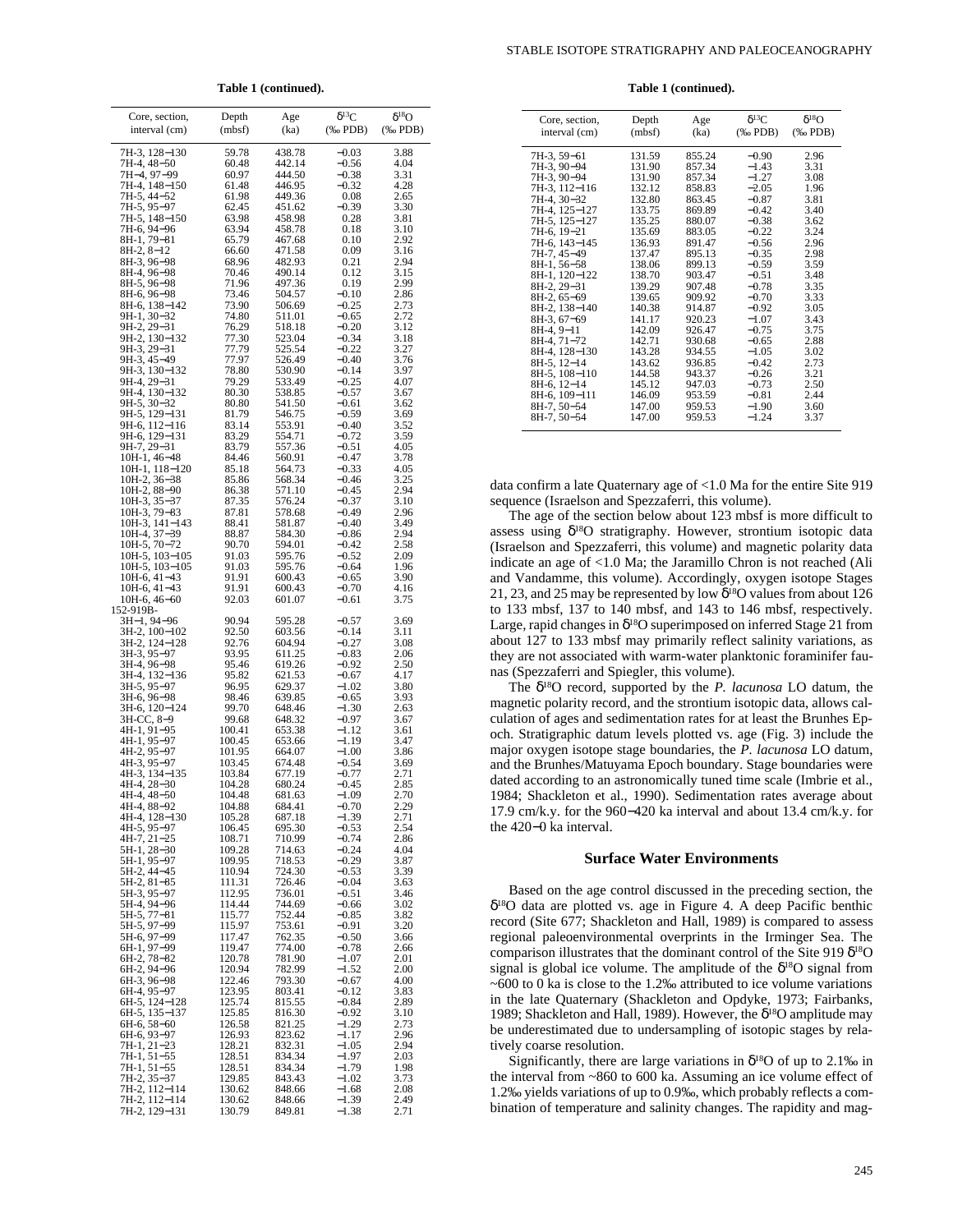

Figure 2. Oxygen and carbon isotopic data based on *Neogloboquadrina pachyderma* (s.) plotted vs. depth in mbsf for Holes 919A and 919B, Irminger Basin. Also shown are inferred oxygen isotope stages and position of last occurrence (LO) of *Pseudoemiliania lacunosa* at 60 ± 0.75 mbsf. Core recovery and normal magnetic polarity are shown in black.

Figure 3. Age vs. depth plot of inferred oxygen isotope stage boundaries for Site 919. Stage boundary designations indicate those used in age model. Also shown are the LO of *Pseudoemiliania lacunosa* and the Brunhes/Matuyama boundary. Sedimentation rates average about 17.9 cm/k.y. for the 960−420 ka interval and about 13.4 cm/k.y. for the 420−0 ka interval.

nitude of the  $\delta^{18}O$  decreases are suggestive of low-salinity events in the Irminger Sea. Changes in  $\delta^{18}O$  of 0.9% in the East Greenland Current, if temperature change is minimal, translate to 0.9‰ salinity changes (Fairbanks et al., 1992). On the other hand, large-scale temperature changes (of up to  $\sim$ 4 $\degree$ C) cannot be ruled out.

Planktonic foraminifer assemblages can be compared with the δ18O record to distinguish warm intervals in the Site 919 sequence. Of the 31 samples noted to contain warmer assemblages, including *N. pachyderma* (dextrally coiling), *Globorotalia inflata,* and *Globigerina bulloides* (Spezzaferri and Spiegler, this volume), 26 fall within interglacial intervals as inferred from the  $\delta^{18}$ O record. Significantly, warm assemblages are indeed observed in all interglacial δ<sup>18</sup>O stages including the unusually low- $\delta^{18}$ O Stages 15, 17, and 19. (The only exception is Stage 3, which is also not well-expressed in the  $\delta^{18}O$ record). Further, warm assemblages are not observed in the samples from the 127 to 133 mbsf interval, marked by large, rapid variations in  $\delta^{18}$ O. Nor are the assemblages comparatively warmer prior to ~600 ka; in fact the warmest assemblages (Sample 152-919A-6H-5, 97−99 cm; Spezzaferri and Spiegler, this volume) are observed during Stage 11 (~420 ka). Thus the large variations in  $\delta^{18}$ O in the 860–600 ka interval are largely attributed to salinity variations, with sea surface temperatures playing a smaller role. However, the relative importance of salinity and temperature changes still awaits independent evaluation by more detailed isotopic and quantitative micropaleontological studies.

Recent studies indicate that *N. pachyderma* (s.) indeed records the isotopic composition of the upper water column. *N. pachyderma* (s.) is shown to record the isotopic composition of the upper 30 m in the East Greenland Current (Johannessen et al., in press), while other studies suggest that *N. pachyderma* (s.)  $\delta^{18}$ O reflects the upper 200 m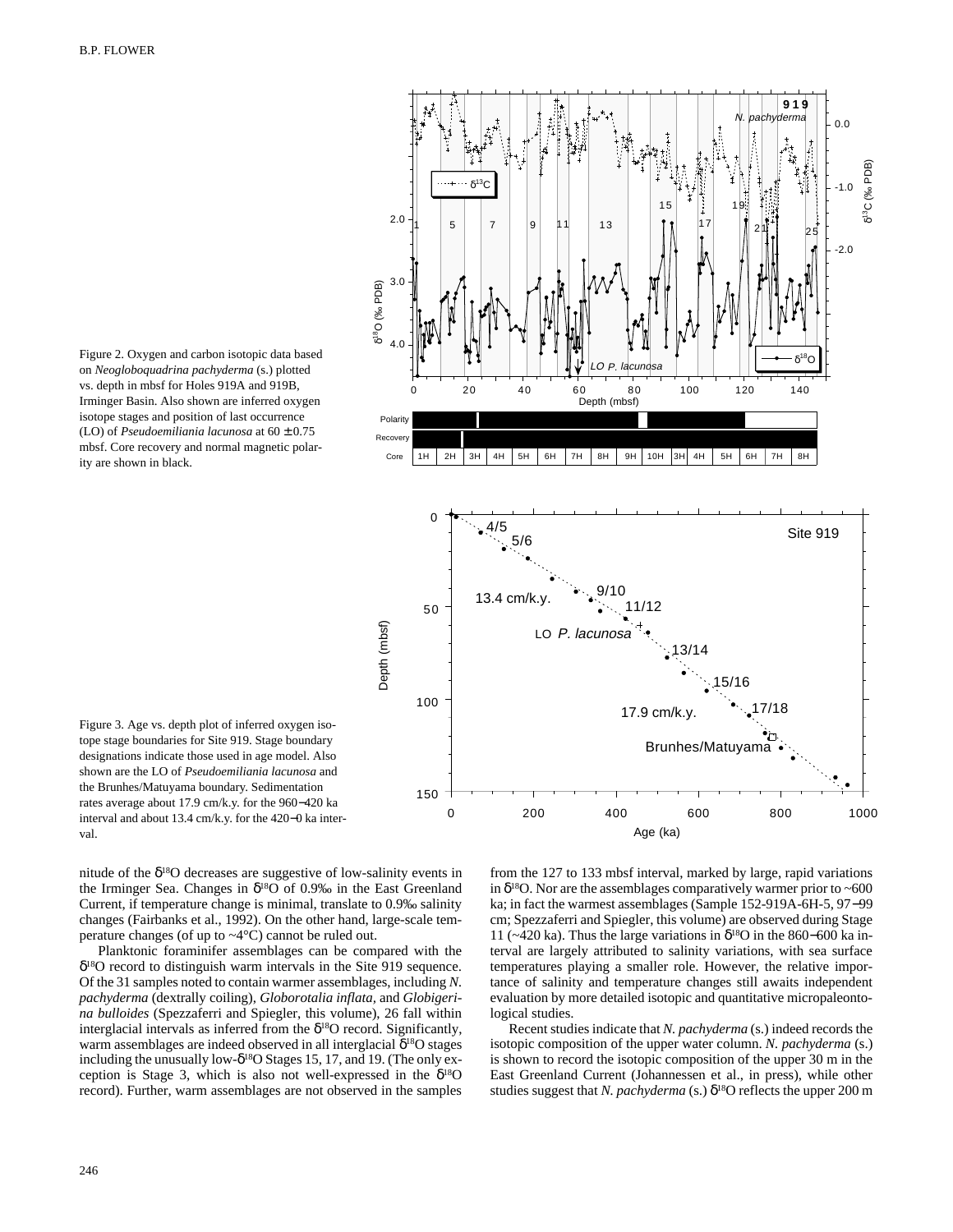

Figure 4. Oxygen isotopic records for Site 919 (based on *Neogloboquadrina pachyderma* [s.]) and for Site 677 (based mainly on *Uvigerina*; Shackleton and Hall, 1989) plotted vs. age. Also shown are oxygen isotope stages of Shackleton and Hall (1989).

Figure 5. Carbon isotopic records for Site 919 (based on *Neogloboquadrina pachyderma* [s.]) and for Site 677 (based mainly on *Uvigerina*; Shackleton and Hall, 1989) plotted vs. age. Also shown are oxygen isotope stages of Shackleton and Hall (1989).

(Kohfeld et al., 1994, 1996; Bauch et al., in press). Each study concludes that *N. pachyderma* (s.) accurately records the  $\delta^{13}C$  values of surface waters.

Comparison of  $\delta^{13}$ C records for Sites 919 and 677 (Fig. 5) also illustrates the global influence on the Site 919 δ<sup>13</sup>C signal. The δ<sup>13</sup>C values generally covary, particularly from 550 to 0 ka. Site 919 δ<sup>13</sup>C values diverge from Site 677 values prior to about 550 ka. Compared to the 550−0 ka interval, Site 919  $\delta^{13}$ C values are about 0.5‰ lower and exhibit higher amplitudes prior to about 550 ka. These trends are also seen in Iceland Sea Site 907 (Fronval and Jansen, 1996), suggesting a regional change in the  $\delta^{13}$ C of Nordic Sea surface waters. A similar pattern for both  $\delta^{18}O$  and  $\delta^{13}C$  is observed on the Yermak Plateau, Arctic Ocean, where the amplitudes are even larger in the mid-Quaternary (Flower, 1996, 1997). Lower  $\delta^{18}$ O values and lower and more variable δ13C values were recorded by *N. pachyderma* (s.) prior to about 660 ka at Site 910 on the Yermak Plateau. The similarities between these records point to common causes, perhaps involving large changes in surface salinities due to continental runoff prior to about 600 ka, with associated low  $\delta^{13}$ C of terrestrial organic matter. Greater variations in  $\delta^{13}$ C may reflect numerous changes in regional controls of surface water  $\delta^{13}C$ , including upwelling, air-sea exchange, and terrestrial influx. However, the exact cause (or causes) remains unknown.

# **Implications for North Atlantic Climate History**

Large and rapid changes in the  $\delta^{18}$ O of surface waters in the 860− 600 ka interval at Site 919 suggest large salinity changes of up to 0.9‰, as discussed above. Likely sources of low-salinity surface water in the western Irminger Sea include melting sea ice in the East Greenland Current and meltwater derived from the Greenland Ice Sheet. Either of these sources might indicate more variable meltwater influx during the 860–600 ka interval, perhaps related to greater instability of the Greenland Ice Sheet compared to the succeeding interval. The extent that this instability reflects external climate forcing or inherent instability of the Greenland Ice Sheet during this interval is unknown. A similar suggestion of greater instability of the circum-Arctic ice sheets including the Greenland Ice Sheet in the mid-Quaternary was made based on higher sedimentation rates for this interval on the Yermak Plateau (Leg 151 Shipboard Scientific Party,